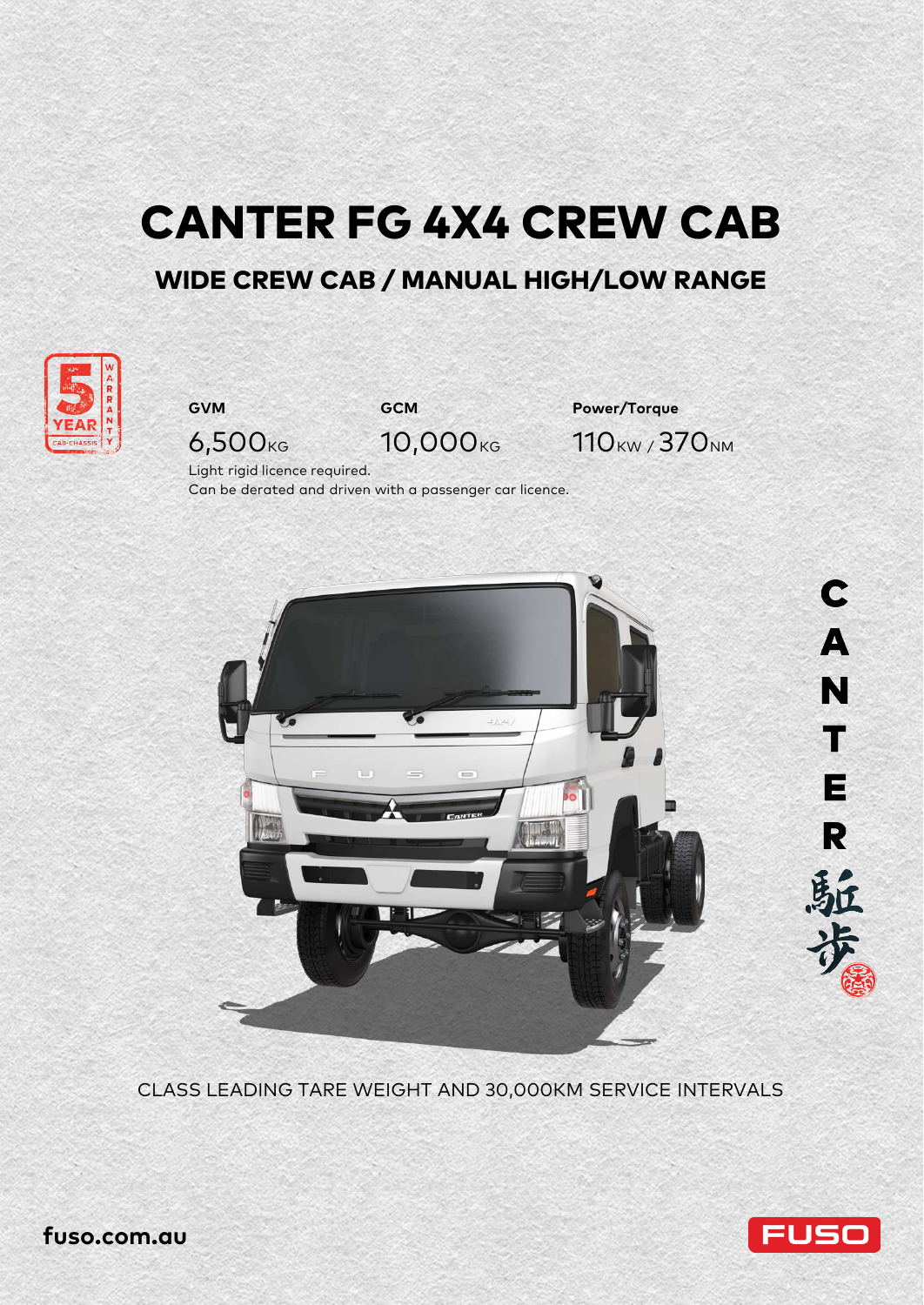| <b>WHEEL BASE</b> |  |
|-------------------|--|
| 3415mm            |  |

| <b>Specifications</b>       |                                                                                                 |                             |                    |                                            |
|-----------------------------|-------------------------------------------------------------------------------------------------|-----------------------------|--------------------|--------------------------------------------|
| <b>MODEL</b>                | 4x4 FG Wide Crew Cab MWB 5 Sp. MAN (FGB71ER6WFBC)                                               | <b>WHEEL BASE</b><br>3415mm |                    | <b>GVM (optional)</b><br>6,500kg (4,495kg) |
|                             |                                                                                                 |                             |                    |                                            |
| <b>Engine</b>               |                                                                                                 |                             | Transmission       |                                            |
| <b>Engine Version</b>       | FUSO 4P10-T4 Diesel                                                                             |                             | Version            | <b>FUSO M038S5</b>                         |
| Configuration               | 4 Cyl. In-line DOHC, 4-Valve                                                                    |                             | Type/Speeds        | 5 Speed with In-Dash G                     |
| Type                        | Variable Geometry Turbo Charged<br>Air to Air Intercooled                                       |                             | Features<br>Ratios | Synchromesh 2nd-5th<br>1st: 5.494          |
| Displacement                | 3 litre (2998cc)                                                                                |                             |                    | 2nd: 3.193                                 |
| Bore                        | 95.8mm                                                                                          |                             |                    | 3rd: 1.689                                 |
| Stroke                      | 104mm                                                                                           |                             |                    | 4th: 1.000                                 |
| Power (DIN)                 | 110kW @ 2840~3500 rpm                                                                           |                             |                    | 5th: 0.723                                 |
| Torque (DIN)                | 370Nm @ 1350~2840 rpm                                                                           |                             |                    | Rev. 5.494                                 |
| Maximum Engine Speed        | 4100 rpm                                                                                        |                             | PTO Opening        | LH Side                                    |
| <b>Compression Ratio</b>    | 17.5:1                                                                                          |                             |                    |                                            |
| Cooling System / Oil Cooler | Water cooled, 14.8L capacity/ Plate type engine oil<br>cooler                                   |                             | 4x4 Transfer       |                                            |
| Air Cleaner                 | Paper Element Type with Restrictor Indicator. Vertical<br>Intake Mounted on Clean Air Side (RH) |                             | Model              | FUSO TF3                                   |
| <b>Emission Control</b>     | Diesel Particulate Filter (DPF) Exhaust                                                         |                             | No of Speeds       | $\overline{2}$                             |
|                             | Dash Display DPF Status 0~9 (Empty~Full)                                                        |                             | Synchromesh        | No                                         |
|                             | Parked Regeneration possible from 7~9                                                           |                             | Ratio - Low        | 1.987                                      |
| <b>Emission Level</b>       | ADR 80/03 & EEV rated (Enhanced Environmentally-<br>Friendly Vehicle)                           |                             | Ratio - High       | 1.090                                      |
|                             | Euro 5                                                                                          |                             | <b>Front Axle</b>  |                                            |
|                             |                                                                                                 |                             |                    |                                            |
|                             | 450                                                                                             |                             | Axle Version       | FUSO D1H                                   |
|                             | TOROUE<br>400                                                                                   |                             | Type               | Full Floating Hypoid with<br>Joints        |
|                             |                                                                                                 |                             |                    |                                            |
|                             | 350                                                                                             |                             | Hubs               | Free Wheel, Manual Lo                      |



| Voltage                      | 12V Negative Earth |
|------------------------------|--------------------|
| <b>Alternator Capacity</b>   | 12V-110 amp        |
| <b>Starter Capacity</b>      | 12V-2.0kW          |
| <b>Battery Capacity</b>      | 2x12V, 70Ah/5hr    |
| <b>Battery Specification</b> | 115D31LX2          |
| Headlamp Type                | Halogen            |
| <b>Headlamp Capacity</b>     | 2x55W/60W          |

| Clutch Model | FUSO C4W30                              |
|--------------|-----------------------------------------|
| Type         | Single Dry Plate, Direct Hydraulic Type |

| <b>Engine</b>                                         |                                                                                           | Transmission                           |                                                                                |
|-------------------------------------------------------|-------------------------------------------------------------------------------------------|----------------------------------------|--------------------------------------------------------------------------------|
| <b>Engine Version</b>                                 | FUSO 4P10-T4 Diesel                                                                       | Version                                | <b>FUSO M038S5</b>                                                             |
| Configuration<br>Type                                 | 4 Cyl. In-line DOHC, 4-Valve<br>Variable Geometry Turbo Charged                           | Type/Speeds<br>Features                | 5 Speed with In-Dash Gearshift Lever<br>Synchromesh 2nd-5th                    |
| Displacement                                          | Air to Air Intercooled<br>3 litre (2998cc)                                                | Ratios                                 | 1st: 5.494<br>2nd: 3.193                                                       |
| Bore<br>Stroke                                        | 95.8mm<br>104mm                                                                           |                                        | 3rd: 1.689<br>4th: 1.000                                                       |
| Power (DIN)<br>Torque (DIN)                           | 110kW @ 2840~3500 rpm<br>370Nm @ 1350~2840 rpm                                            |                                        | 5th: 0.723<br>Rev. 5.494                                                       |
| Maximum Engine Speed<br>Compression Ratio             | 4100 rpm<br>17.5:1                                                                        | PTO Opening                            | LH Side                                                                        |
|                                                       | Cooling System / Oil Cooler Water cooled, 14.8L capacity/ Plate type engine oil<br>cooler | 4x4 Transfer                           |                                                                                |
| Air Cleaner                                           | Paper Element Type with Restrictor Indicator. Vertical                                    | Model                                  | FUSO TF3                                                                       |
| <b>Emission Control</b>                               | Intake Mounted on Clean Air Side (RH)<br>Diesel Particulate Filter (DPF) Exhaust          | No of Speeds<br>Synchromesh            | $\overline{2}$<br>No                                                           |
|                                                       | Dash Display DPF Status 0~9 (Empty~Full)<br>Parked Regeneration possible from 7~9         | Ratio - Low<br>Ratio - High            | 1.987<br>1.090                                                                 |
| <b>Emission Level</b>                                 | ADR 80/03 & EEV rated (Enhanced Environmentally-<br>Friendly Vehicle)                     |                                        |                                                                                |
|                                                       | Euro 5                                                                                    | <b>Front Axle</b>                      |                                                                                |
|                                                       | 450                                                                                       | Axle Version<br>Type                   | FUSO D1H<br>Full Floating Hypoid with Constant Velocity Universal              |
|                                                       | TORQUE (Nm)<br>400<br>350                                                                 | Hubs                                   | Joints<br>Free Wheel, Manual Locking Type                                      |
|                                                       | 300                                                                                       | Ratio<br>Notes                         | 5.285:1<br>*See MAX LOADING for vehicle capacity.                              |
| 140                                                   | 250                                                                                       |                                        |                                                                                |
| 120                                                   |                                                                                           | <b>Front Suspension</b>                |                                                                                |
| 100                                                   |                                                                                           | Type<br>Size                           | Multi-Leaf with Double Acting Shock Absorbers<br>1150x70mm Leaves              |
| POWER (100                                            |                                                                                           |                                        |                                                                                |
| 60                                                    |                                                                                           | <b>Rear Axle</b>                       |                                                                                |
| 40                                                    |                                                                                           | Type                                   | Full Floating Hypoid Type Positive Locking Limited<br>Slip Differential (LSD). |
| 20                                                    |                                                                                           | Axle Version<br>Ratio                  | FUSO D035H<br>5.285:1                                                          |
| 1500<br>2000<br>1000                                  | 2500<br>3000<br>3500<br>4000                                                              | Notes                                  | See MAX LOADING for vehicle capacity.                                          |
|                                                       | <b>ENGINE SPEED (rpm)</b>                                                                 | <b>Rear Suspension</b>                 |                                                                                |
| Fuel                                                  |                                                                                           | Type                                   | <b>Steel Suspension</b>                                                        |
| Injection System                                      | Bosch Common Rail Direct Injection                                                        | Details<br>Size Main Leaves            | Multi-Leaf with Double Acting Shock Absorbers<br>1250x70mm                     |
| Tank Type                                             | Bosch Piezo Technology Injectors<br>Rectangular Steel Tank with Locking Cap               |                                        |                                                                                |
| Fuel Capacity *<br>Filtration                         | 100 Litres<br>Filter with Water Separator and Indicator Sensor                            | <b>Max Loading</b>                     |                                                                                |
| Notes                                                 | *Max Fill to approx 95% of Air Capacity                                                   | Front<br>Rear                          | 2800kg<br>5760kg                                                               |
| Cooling                                               |                                                                                           | Total                                  | 6500kg                                                                         |
| Fan Drive                                             | Thermo modulated continuous control (Viscous)                                             | <b>Options</b>                         |                                                                                |
| Radiator                                              | Corrugated Fin with Expansion Tank                                                        | Options                                | H31: 4495/7995kg GVM/GCM Rating                                                |
| <b>Electrical</b>                                     |                                                                                           |                                        | R84: Fire Service delete power pack option - without                           |
| Voltage                                               | 12V Negative Earth                                                                        |                                        | driver & far passenger airbag, central locking or                              |
| <b>Alternator Capacity</b><br><b>Starter Capacity</b> | 12V-110 amp<br>12V-2.0kW                                                                  |                                        | electrical front windows                                                       |
| <b>Battery Capacity</b>                               | 2x12V, 70Ah/5hr                                                                           | <b>Steering</b>                        |                                                                                |
| <b>Battery Specification</b><br>Headlamp Type         | 115D31LX2<br>Halogen                                                                      | Type                                   | Integral Ball and Nut Type                                                     |
| <b>Headlamp Capacity</b>                              | 2x55W/60W                                                                                 | <b>Steering Column</b><br>Power Assist | Tilt/Telescopic Adjustable<br>Standard                                         |
|                                                       |                                                                                           |                                        |                                                                                |
| Clutch                                                |                                                                                           |                                        |                                                                                |
| Clutch Model                                          | FUSO C4W30                                                                                |                                        |                                                                                |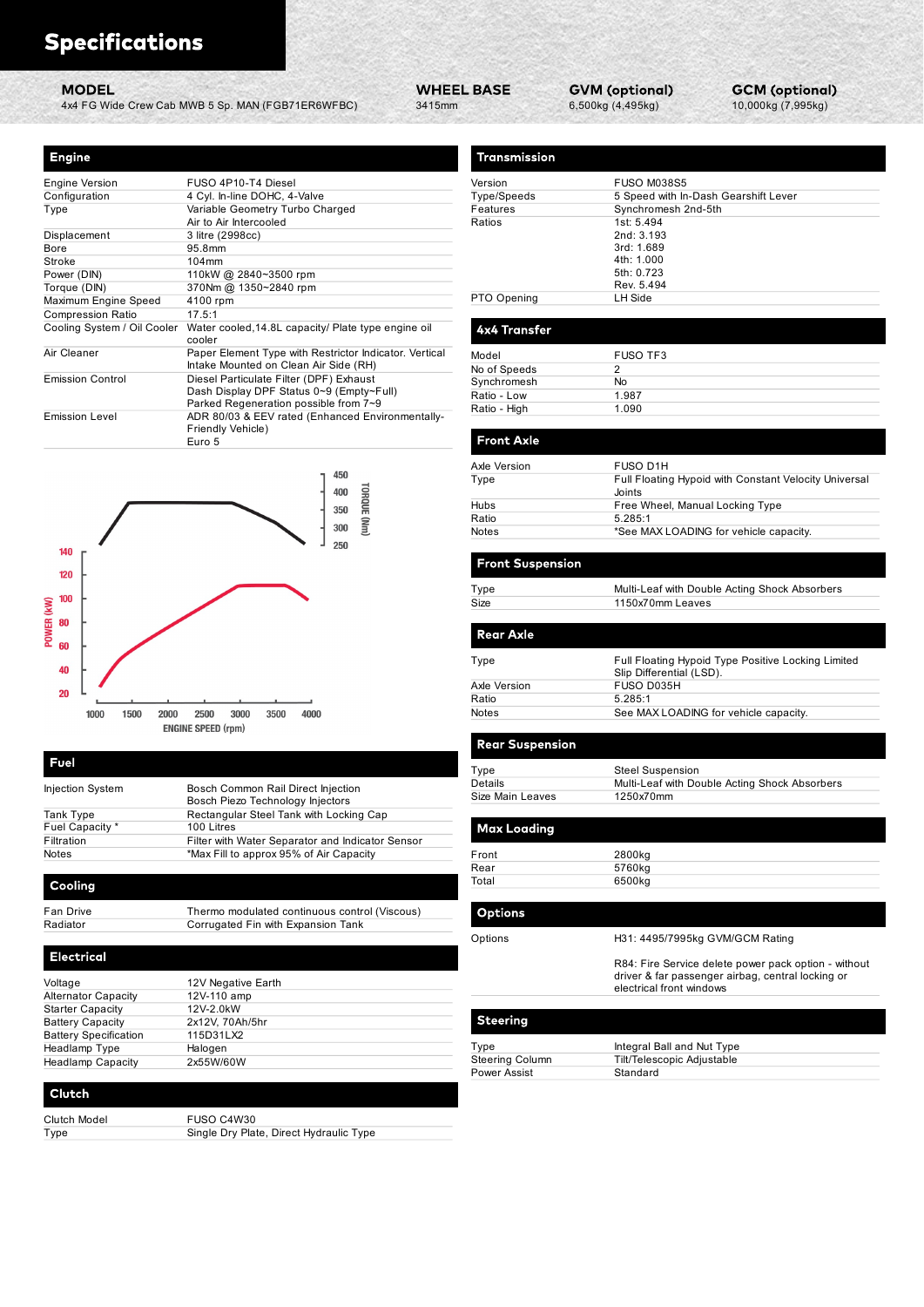| <b>Specifications</b><br><b>MODEL</b>                         |                                                                                                             | <b>WHEEL BASE</b> |                                                 | <b>GVM (optional)</b>                                       | GC   |
|---------------------------------------------------------------|-------------------------------------------------------------------------------------------------------------|-------------------|-------------------------------------------------|-------------------------------------------------------------|------|
|                                                               | 4x4 FG Wide Crew Cab MWB 5 Sp. MAN (FGB71ER6WFBC)                                                           | 3415mm            |                                                 | 6,500kg (4,495kg)                                           | 10,0 |
|                                                               |                                                                                                             |                   |                                                 |                                                             |      |
| <b>Brakes</b>                                                 |                                                                                                             |                   | <b>Standard Features</b>                        |                                                             |      |
| Type                                                          | Hydraulic Dual Circuit with Front and Rear Drums                                                            |                   | Airbag(s)                                       | Dual Air Bags and Seat Belt                                 |      |
| Size Front<br>Size Rear                                       | 320mm Diameter x 75mm Width<br>320mm Diameter x 110mm Width                                                 |                   | Cruise Control                                  | Far Side Passenger)<br>No                                   |      |
| Features                                                      | Auto Slack Adjusters                                                                                        |                   | Hill Start System                               | Yes                                                         |      |
|                                                               | ABS plus EBD (Electronic Brake Distribution)<br>Exhaust Brake                                               |                   | Cab Cooling & Heating<br><b>Accessory Power</b> | Air Conditioner / Heater / De<br>12V Accessory Power Outlet |      |
|                                                               | <b>Brake Priority System</b>                                                                                |                   | Driving                                         | Fuso Multimedia Unit                                        |      |
| Park Brake                                                    | <b>Transmission Mounted</b>                                                                                 |                   |                                                 | Keyless Central Locking<br>Electric Windows (front only)    |      |
| <b>Wheels &amp; Tyres</b>                                     |                                                                                                             |                   |                                                 | Cup Holders (2)                                             |      |
|                                                               |                                                                                                             |                   | Storage                                         | Lockable Storage under Rea<br>Dual Overhead Storage Poc     |      |
| Wheel Type<br>Wheel Size                                      | 7 x Disc Rims (Including Spare)<br>17.5x6.0-127                                                             |                   |                                                 | In-Dash Centre Document S                                   |      |
| <b>Wheel Stud Pattern</b>                                     | 6 Stud                                                                                                      |                   |                                                 | Door Storage Pockets<br>Dash Storage Tray (1 DIN)           |      |
| Tyre Size All                                                 | 215/75R17.5 124/123 (tubeless)<br>Off-road Tyres Front and Rear (for Extra Traction)                        |                   | Cab: External                                   | Coat Hooks<br>Front End-Outline Marker La                   |      |
| Spare Tyre Carrier                                            | Provided                                                                                                    |                   |                                                 | Door Side Impact Beams (fro                                 |      |
|                                                               |                                                                                                             |                   | Chassis                                         | Reverse Warning Buzzer<br>Factory Reverse Camera wit        |      |
| Chassis                                                       |                                                                                                             |                   |                                                 | Audible Pickup (Supply only                                 |      |
| Type<br>Size                                                  | Reinforced Tapered Channel with Drop Shape                                                                  |                   |                                                 | Chassis)                                                    |      |
| Width                                                         | 192x60x6mm<br>752mm                                                                                         |                   | <b>Cab Features</b>                             |                                                             |      |
| <b>Tensile Strength</b>                                       | 440 MPa with 540 MPa Stiffeners                                                                             |                   |                                                 |                                                             |      |
| Instruments                                                   |                                                                                                             |                   | Type                                            | All Steel Forward Control<br>Fixed                          |      |
|                                                               |                                                                                                             |                   | Cab Structure                                   | ECE-R29 European Cab Str<br>6 Point Isolated                |      |
| Gauges                                                        | Speedometer with Odometer<br>Tachometer                                                                     |                   | Mounting<br><b>Additional Engine Access</b>     | Removable Engine Access F                                   |      |
|                                                               | <b>Fuel Level</b>                                                                                           |                   | Colour                                          | <b>Natural White</b>                                        |      |
| Colour Information Display                                    | Water Temperature<br><b>Fuel Consumption</b>                                                                |                   | <b>Windscreen Wipers</b>                        | 2 Speed + Intermittent Cycle<br>Nozzles                     |      |
|                                                               | DPF Bar Chart from 1~9                                                                                      |                   | <b>Rear Vision Mirrors</b>                      | 1 x Internal<br>2 x External Convex (ECE 46                 |      |
|                                                               | <b>Water Temperature</b><br>Maintenance Reminder System                                                     |                   | <b>Seating Capacity</b>                         | 7                                                           |      |
|                                                               | Tripmeters                                                                                                  |                   | Seat Belts                                      | Lap Sash Belts for Outside S<br>Lap Belt for Centre Seat    |      |
| <b>Multi-Media Package</b>                                    |                                                                                                             |                   | Seat (driver)                                   | Suspended with Weight Adju                                  |      |
|                                                               |                                                                                                             |                   | Seats (passenger)                               | Lumbar Support<br>Flat Folding, 2 Passenger Be              |      |
| Satellite Navigation                                          | Maps with heavy vehicle weight, length, height &<br>hazardous material selectable restrictions with 3 years |                   | Seats (crew cab rear)                           | Low Back 4 Passenger Bend                                   |      |
|                                                               | of Map updates                                                                                              |                   |                                                 | <b>Seating Positions</b>                                    |      |
| Colour Display<br><b>Phone Connectivity</b>                   | 7 inch LCD with touch screen control<br>Bluetooth <sup>®</sup> hands free                                   |                   | <b>Service Intervals</b>                        |                                                             |      |
| Audio Visual Entertainment                                    | Bluetooth <sup>®</sup> music streaming compatible                                                           |                   | Interval*                                       | 30,000km or 12 Months (whi                                  |      |
|                                                               | Digital radio DAB+ (also AM/FM for areas not covered<br>by $DAB+$                                           |                   | <b>Notes</b>                                    | * based on normal operating                                 |      |
| Reversing Camera                                              | USB & 3.5mm/AUX port<br>Display can accept up to 5 cameras#                                                 |                   |                                                 | reduced when operating und                                  |      |
| Compatible                                                    |                                                                                                             |                   | Warranty                                        |                                                             |      |
| <b>Optional Accessories</b><br>(available at additional cost) | Rear Mounted Parking Sensor Kit (High or Low)<br>USB Quick Charge Kit                                       |                   |                                                 |                                                             |      |
|                                                               | Qi Wireless Charging Pocket for Mobile Devices                                                              |                   | <b>Basic/Powertrain</b><br>Cab Perforation/Anti | 5 Years or 200,000kms (whio<br>5 Years                      |      |
| Notes                                                         | Tyre Pressure Monitoring System<br># Cameras available through spare parts                                  |                   | Corrosion                                       |                                                             |      |
|                                                               |                                                                                                             |                   |                                                 |                                                             |      |
|                                                               |                                                                                                             |                   | Performance                                     |                                                             |      |
|                                                               |                                                                                                             |                   | Turning Circle (kerb to kerb 13.4               |                                                             |      |
|                                                               |                                                                                                             |                   | - metres)<br>Road Speed (km/h) at Max 123       |                                                             |      |
|                                                               |                                                                                                             |                   | <b>Engine Speed</b>                             |                                                             |      |

| pecifications<br>MODEL                  |                                                                                      | <b>WHEEL BASE</b>                           | <b>GVM (optional)</b>                   | <b>GCM (optional)</b>                                                 |
|-----------------------------------------|--------------------------------------------------------------------------------------|---------------------------------------------|-----------------------------------------|-----------------------------------------------------------------------|
|                                         | 4x4 FG Wide Crew Cab MWB 5 Sp. MAN (FGB71ER6WFBC)<br>3415mm                          |                                             | 6,500kg (4,495kg)                       | 10,000kg (7,995kg)                                                    |
|                                         |                                                                                      | <b>Standard Features</b>                    |                                         |                                                                       |
| akes <sup>.</sup>                       |                                                                                      |                                             |                                         |                                                                       |
| е                                       | Hydraulic Dual Circuit with Front and Rear Drums                                     | Airbag(s)                                   |                                         | Dual Air Bags and Seat Belt Pre-Tensioners (Driver &                  |
| Front                                   | 320mm Diameter x 75mm Width                                                          |                                             | Far Side Passenger)                     |                                                                       |
| : Rear                                  | 320mm Diameter x 110mm Width                                                         | Cruise Control<br>Hill Start System         | No<br>Yes                               |                                                                       |
| itures                                  | Auto Slack Adjusters<br>ABS plus EBD (Electronic Brake Distribution)                 | Cab Cooling & Heating                       |                                         | Air Conditioner / Heater / Demister                                   |
|                                         | <b>Exhaust Brake</b>                                                                 | <b>Accessory Power</b>                      |                                         | 12V Accessory Power Outlet / Cigar Lighter                            |
| k Brake                                 | <b>Brake Priority System</b><br><b>Transmission Mounted</b>                          | Driving                                     | Fuso Multimedia Unit<br>Cup Holders (2) | Keyless Central Locking<br>Electric Windows (front only)              |
| heels & Tyres                           |                                                                                      | Storage                                     |                                         | Lockable Storage under Rear Crew Seats                                |
| eel Type                                | 7 x Disc Rims (Including Spare)                                                      |                                             |                                         | Dual Overhead Storage Pockets                                         |
| eel Size                                | 17.5x6.0-127                                                                         |                                             | Door Storage Pockets                    | In-Dash Centre Document Storage                                       |
| eel Stud Pattern                        | 6 Stud                                                                               |                                             |                                         | Dash Storage Tray (1 DIN)                                             |
| e Size All                              | 215/75R17.5 124/123 (tubeless)<br>Off-road Tyres Front and Rear (for Extra Traction) |                                             | Coat Hooks                              |                                                                       |
| re Tyre Carrier                         | Provided                                                                             | Cab: External                               |                                         | Front End-Outline Marker Lamps<br>Door Side Impact Beams (front only) |
|                                         |                                                                                      | Chassis                                     |                                         | Reverse Warning Buzzer                                                |
| nassis                                  |                                                                                      |                                             |                                         | Factory Reverse Camera with Infrared Display and                      |
|                                         |                                                                                      |                                             | Chassis)                                | Audible Pickup (Supply only in Cabin with Cab                         |
| e                                       | Reinforced Tapered Channel with Drop Shape                                           |                                             |                                         |                                                                       |
| th                                      | 192x60x6mm<br>752mm                                                                  | <b>Cab Features</b>                         |                                         |                                                                       |
| sile Strength                           | 440 MPa with 540 MPa Stiffeners                                                      |                                             |                                         |                                                                       |
|                                         |                                                                                      | Type                                        |                                         | All Steel Forward Control                                             |
| struments                               |                                                                                      |                                             | Fixed                                   |                                                                       |
|                                         |                                                                                      | Cab Structure                               |                                         | ECE-R29 European Cab Strength Approved                                |
| ıges                                    | Speedometer with Odometer                                                            | Mounting<br><b>Additional Engine Access</b> | 6 Point Isolated                        | Removable Engine Access Panel                                         |
|                                         | Tachometer<br><b>Fuel Level</b>                                                      | Colour                                      | Natural White                           |                                                                       |
|                                         | Water Temperature                                                                    | Windscreen Wipers                           |                                         | 2 Speed + Intermittent Cycle with Integrated Washer                   |
| our Information Display                 | <b>Fuel Consumption</b><br>DPF Bar Chart from 1~9                                    | <b>Rear Vision Mirrors</b>                  | Nozzles<br>1 x Internal                 | 2 x External Convex (ECE 46) - Heated                                 |
|                                         | Water Temperature<br>Maintenance Reminder System                                     | <b>Seating Capacity</b>                     | $\overline{7}$                          |                                                                       |
|                                         | Tripmeters                                                                           | Seat Belts                                  |                                         | Lap Sash Belts for Outside Seating Positions                          |
|                                         |                                                                                      |                                             |                                         | Lap Belt for Centre Seat                                              |
|                                         |                                                                                      | Seat (driver)                               |                                         | Suspended with Weight Adjustment, LH Arm Rest and                     |
|                                         |                                                                                      |                                             |                                         |                                                                       |
| ulti-Media Package<br>ellite Navigation | Mans with heavy vehicle weight length height &                                       | Seats (passenger)                           | Lumbar Support                          | Flat Folding, 2 Passenger Bench                                       |

| Cab Cooling & Heating                       | Air Conditioner / Heater / Demister                                                                  |
|---------------------------------------------|------------------------------------------------------------------------------------------------------|
| Accessory Power                             | 12V Accessory Power Outlet / Cigar Lighter                                                           |
| Driving                                     | Fuso Multimedia Unit                                                                                 |
|                                             | <b>Keyless Central Locking</b>                                                                       |
|                                             | Electric Windows (front only)                                                                        |
|                                             | Cup Holders (2)                                                                                      |
| Storage                                     | Lockable Storage under Rear Crew Seats                                                               |
|                                             | Dual Overhead Storage Pockets                                                                        |
|                                             | In-Dash Centre Document Storage                                                                      |
|                                             | Door Storage Pockets<br>Dash Storage Tray (1 DIN)                                                    |
|                                             | Coat Hooks                                                                                           |
| Cab: External                               | Front End-Outline Marker Lamps                                                                       |
|                                             | Door Side Impact Beams (front only)                                                                  |
| Chassis                                     | Reverse Warning Buzzer                                                                               |
|                                             | Factory Reverse Camera with Infrared Display and                                                     |
|                                             | Audible Pickup (Supply only in Cabin with Cab                                                        |
|                                             | Chassis)                                                                                             |
|                                             |                                                                                                      |
| <b>Cab Features</b>                         |                                                                                                      |
|                                             |                                                                                                      |
| Type                                        | All Steel Forward Control                                                                            |
|                                             | Fixed                                                                                                |
| Cab Structure                               | ECE-R29 European Cab Strength Approved<br>6 Point Isolated                                           |
| Mounting<br><b>Additional Engine Access</b> | Removable Engine Access Panel                                                                        |
| Colour                                      | <b>Natural White</b>                                                                                 |
| Windscreen Wipers                           | 2 Speed + Intermittent Cycle with Integrated Washer                                                  |
|                                             | Nozzles                                                                                              |
| <b>Rear Vision Mirrors</b>                  | 1 x Internal<br>2 x External Convex (ECE 46) - Heated                                                |
| Seating Capacity                            | 7                                                                                                    |
| Seat Belts                                  | Lap Sash Belts for Outside Seating Positions<br>Lap Belt for Centre Seat                             |
| Seat (driver)                               | Suspended with Weight Adjustment, LH Arm Rest and<br>Lumbar Support                                  |
| Seats (passenger)                           | Flat Folding, 2 Passenger Bench                                                                      |
| Seats (crew cab rear)                       | Low Back 4 Passenger Bench Head Rests for Outside                                                    |
|                                             | <b>Seating Positions</b>                                                                             |
|                                             |                                                                                                      |
| <b>Service Intervals</b>                    |                                                                                                      |
| Interval*                                   | 30,000km or 12 Months (whichever occurs first)                                                       |
| Notes                                       | * based on normal operating conditions and may be<br>reduced when operating under severe conditions. |
|                                             |                                                                                                      |
| Warranty                                    |                                                                                                      |
| <b>Basic/Powertrain</b>                     | 5 Years or 200,000kms (whichever occurs first)                                                       |
| Cab Perforation/Anti                        | 5 Years                                                                                              |
| Corrosion                                   |                                                                                                      |
|                                             |                                                                                                      |
| <u>Performance</u>                          |                                                                                                      |
| Turning Circle (kerb to kerb 13.4           |                                                                                                      |
| - metres)                                   |                                                                                                      |

## Optional Accessories Rear Mounted Parking Sensor Kit (High or Low)

|                                                 | Suspended with Weight Adjustment, LH Arm Rest and<br>Lumbar Support                                  |
|-------------------------------------------------|------------------------------------------------------------------------------------------------------|
| Seats (passenger)                               | Flat Folding, 2 Passenger Bench                                                                      |
| Seats (crew cab rear)                           | Low Back 4 Passenger Bench Head Rests for Outside<br><b>Seating Positions</b>                        |
| <b>Service Intervals</b>                        |                                                                                                      |
| Interval*                                       | 30,000km or 12 Months (whichever occurs first)                                                       |
| Notes                                           | * based on normal operating conditions and may be<br>reduced when operating under severe conditions. |
| Warranty                                        |                                                                                                      |
| Basic/Powertrain                                | 5 Years or 200,000kms (whichever occurs first)                                                       |
| Cab Perforation/Anti<br>Corrosion               | 5 Years                                                                                              |
| Performance                                     |                                                                                                      |
| Turning Circle (kerb to kerb 13.4<br>- metres)  |                                                                                                      |
| Road Speed (km/h) at Max<br><b>Engine Speed</b> | 123                                                                                                  |
| Engine Speed (rpm) at<br>100km/hr (top gear)    | 2957                                                                                                 |
| Startability at Rated GVM<br>(theoretical)*     | 51%                                                                                                  |
| Gradeability at Rated GVM                       | 74%                                                                                                  |
| (theoretical)*                                  | *This is theoretical performance only. Actual                                                        |